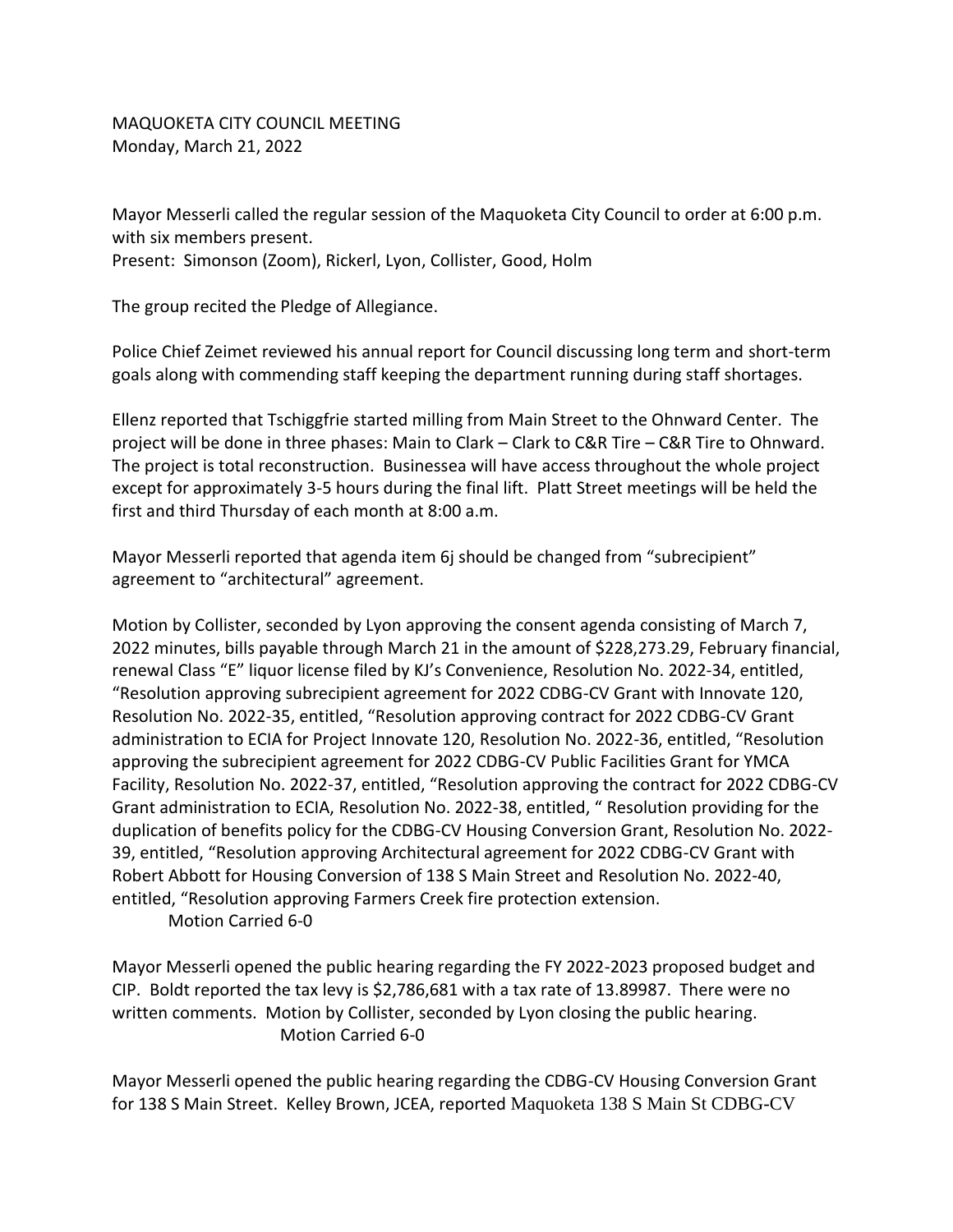Housing Conversion Grant Application. The interior of the historic building was damaged in a fire over ten years ago. It sat empty until the previous owners purchased the property in late 2019 with plans to renovate the main level into a commercial space with the potential to add apartments to the upper level. The demand for workforce rental apartments in Jackson County and specifically in Maquoketa was identified in a 2015 housing needs assessment. The assessment has been recently updated in 2021 and will be adopted in 2022 as a Housing Action Plan. The Plan identifies the need to elevate the quality of existing housing stock in Maquoketa through housing rehabilitation to provide additional housing in Jackson County and to partner with State of Iowa housing programs to encourage affordable housing. When the City was looking for owners who were interested in participating in the Maquoketa CDBG Façade program, they readily agreed. Jackson County Economic Alliance (JCEA) contacted the previous owners when the Downtown Housing grants and CDBG-CV grants became available. After careful consideration, the previous owners determined that they would not be able to continue with the renovation of the building beyond the façade. The CDBG-CV housing conversion grant is an opportunity to address one of the priorities identified in the draft Housing Action Plan. At the time, JCEA had already been working with Robert Abbott for the last few years and was very aware of his passion and ability to make a difference in Maquoketa. It was just in the last month that the pieces fell into place and it was determined that it would make good business sense to pick up where the previous owner had left off. Given that the CDBG-CV grant opportunity is still in place and the high demand for rental housing in Maquoketa, and seeing the need for and the success of the MAE apartments in Maquoketa, Abbott made the decision to begin with the construction of two apartments on the second story instead of starting with the commercial space on the main level of the building. Robert Abbott will take advantage of the opportunity to apply for a \$7,500 local Upper Story Renovation incentive. If funded, this will reduce the match provided by Abbott. Abbott is pledging the full 20% local match in the unlikely scenario that the City does not approve the Upper Story Renovation grant. Abbott is purchasing the building and paying for the architect with his own funds. The renovation costs less 20% local match will be paid for through the CDBG-CV grant. The application will be submitted for April 30, 2022. The grant request is \$500,000. 100% of the CDBG funds requested will benefit persons of low and moderate income. The project consists of two apartments. Both will be made available to and will be occupied by low to moderate (LMI) tenants. The location is in the downtown business district and is located at 138 S Main Street, Maquoketa, Iowa 52060. The building is currently unoccupied so no person or business will be displaced as a result of this project. This project will allow two additional people or small families to have an affordable residence in Maquoketa. If in fact, extenuating circumstances occur resulting in the displacement of persons, the city agrees to fully comply with the Uniform Relocation Act and Section 104(d). This project consists of the construction of two one-bedroom apartments in the second story of the building located at 138 S Main Street, Maquoketa, IA. More specifically, removal of a few walls and floor coverings from a previous remodel attempt. New walls, doors, drywall, flooring are needed for each apartment as well as new bathrooms, finishes, plumbing fixtures and vanities. New kitchens will include cabinets and energy star appliances. Each apartment will include in-unit laundry facilities with energy star washers and dryers. All new plumbing and electrical will be ran throughout the building. Motion by Collister, seconded by Lyon closing the public hearing. Motion Carried 6-0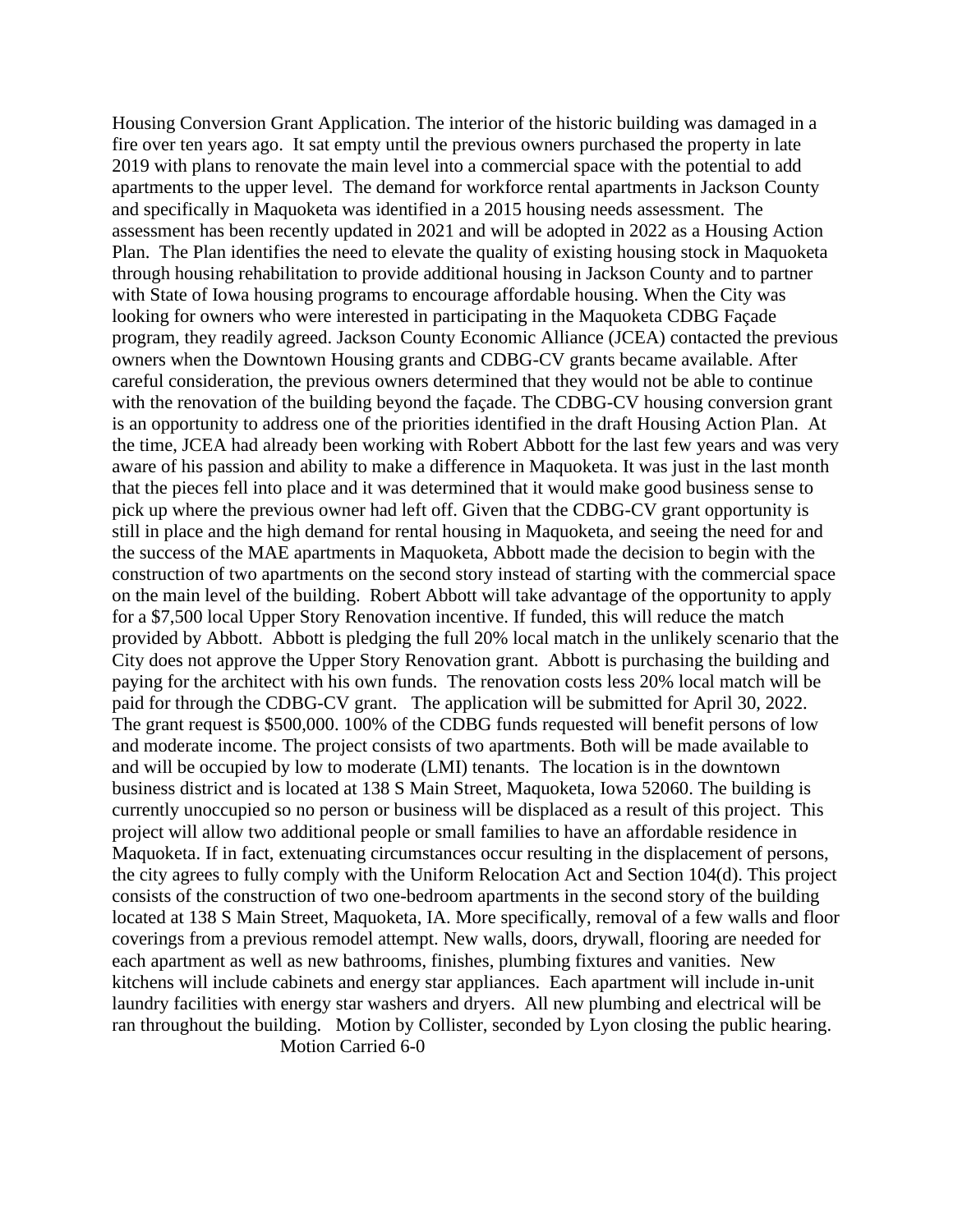Motion by Collister, seconded by Lyon approving Resolution No. 2022-41, entitled, "Resolution approving FY 2022-2023 proposed budget and CIP." Motion Carried 6-0

Motion by Holm, seconded by Lyon to approve the first reading of ordinance amending Title III community protection, Chapter 3 traffic code Subchapter 3G stop and Yield intersections Section 1 stop intersections of the City Code of Ordinances.

Collister stated he was opposed to this. He stated once he has explained that Summit and Western was the only stop sign being removed people were okay with it.

Lyon stated he has taken a call in favor of this stop sign.

Simonson questioned why this was not referred to the Public Safety Committee.

Boldt replied he thought it was the desire of the Council to have the stop sign at Western and Summit put back up.

Good stated he received one call months ago but has not seen any information about accidents.

Ellenz mentioned that once the full detour is in effect this may need to be evaluated again.

Motion Failed 2-4 Nay: Simonson, Rickerl Collister, Good

Motion by Collister, seconded by Good approving Resolution No. 2022-42, entitled, "Resolution approving an agreement between Maquoketa/Clinton County for re-precincting to Bloomfield Township." Motion Carried 6-0

Motion by Good, seconded by Holm approving Resolution No. 2022-43, entitled, "Resolution allowing McClure Engineering to file grant application with FAA for Design of Runway." Motion Carried 6-0

Motion by Collister, seconded by Good to authorize payment to Construction Materials Testing for services related to the Airport Runway Re-Design in the amount of \$7,810.00. Motion Carried 6-0

Motion by Lyon, seconded by Collister approving Resolution No. 2022-44, entitled, "Resolution approving Community Development Block Grant Coronavirus application for the City of Maquoketa Housing Conversion Project at 138 S Main Street." Motion Carried 6-0

Motion by Lyon, seconded by Holm approving Resolution No. 2022-45, entitled, "Resolution providing for a contract with ECIA for Grant Administrative Services for CDBG-CV Housing Conversion Grant at 138 S Main Street." Motion Carried 6-0